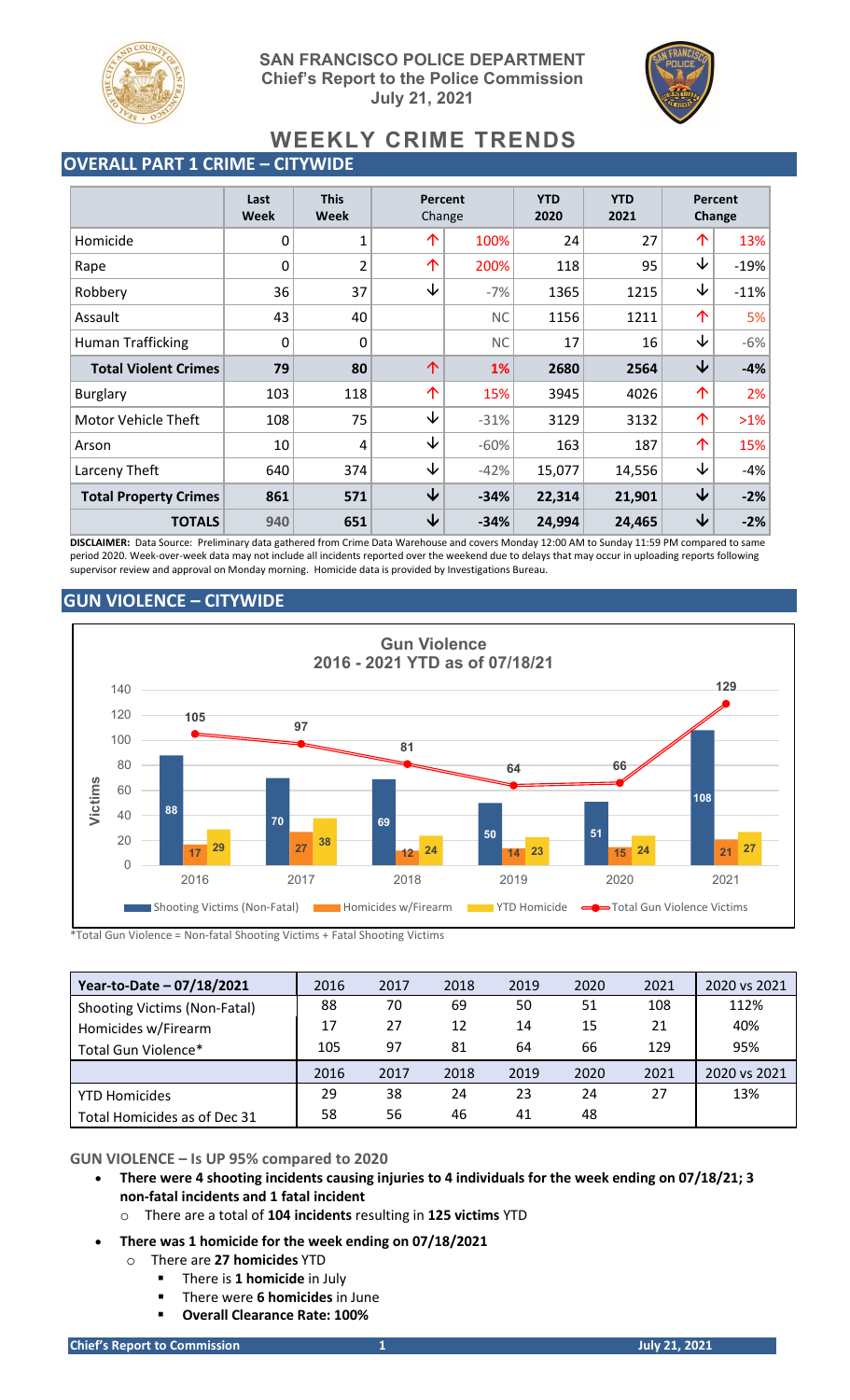## **GUN VIOLENCE – CITYWIDE**







**Chief's Report to Commission 2 July 21, 2021**